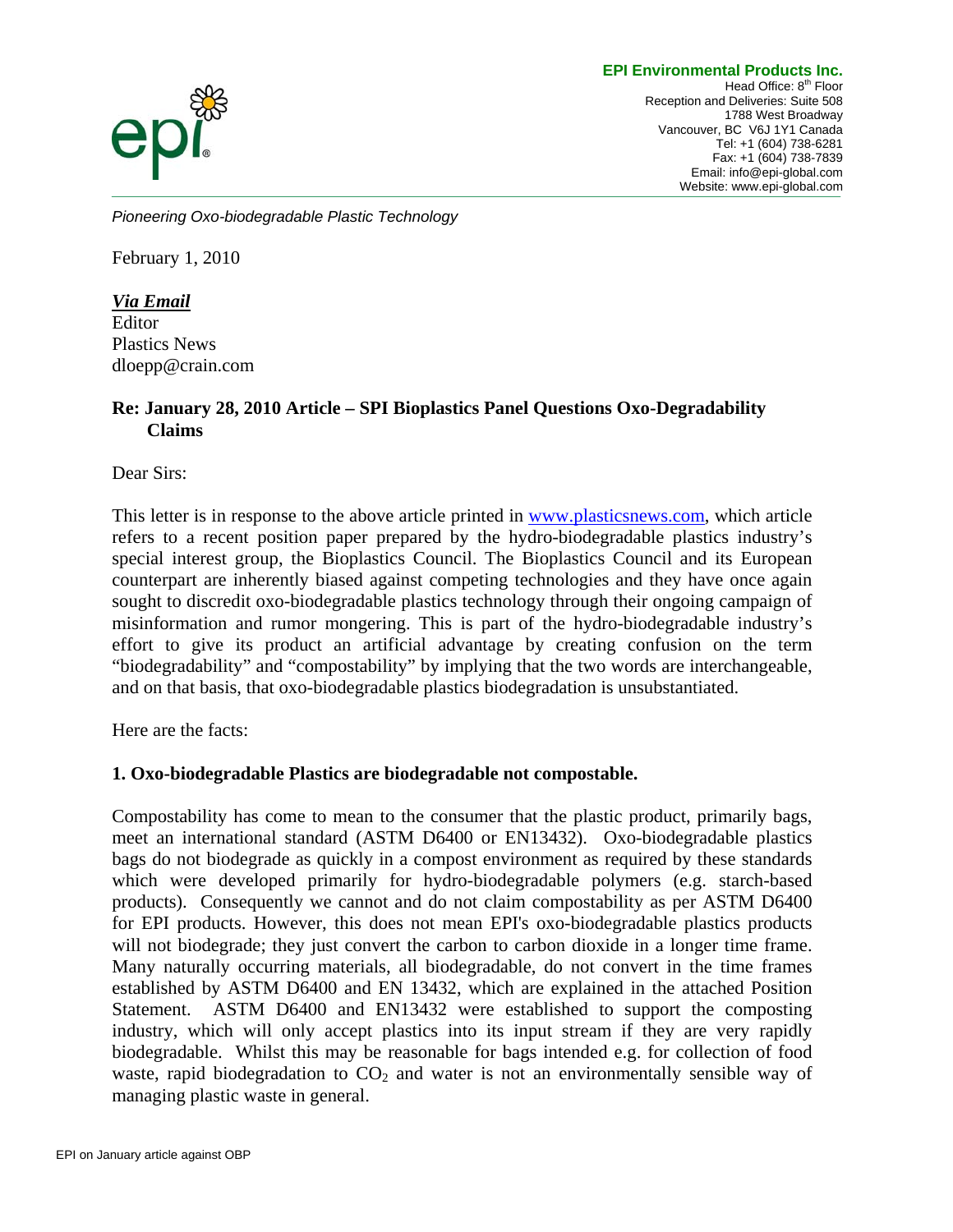### **2. EPI's oxo-biodegradable plastics meet existing international standards for biodegradation.**

Standard specifications for degradable plastics currently exist only for their performance in industrial composting. As noted above, EPI products do not currently meet those standards for the reason given. These standards are compost standards, not biodegradation ones. We do not claim that our products are compostable but we maintain and have shown scientifically that they do biodegrade when tested according to ASTM D5988. The biodegradation of oxo-biodegradable plastics is also presented in ASTM D6954-04 which provides a testing protocol using ASTM standard methods to compare the performance of plastics that biodegrade in various disposal environments.

#### **3. EPI's oxo-biodegradable plastics biodegrade.**

Oxo-biodegradable plastics do not simply disintegrate into smaller pieces of plastic that pollute the environment. The oxo-biodegradable plastics use a technology that is based on the well understood but slow reaction of conventional plastics with the oxygen in the air. The incorporation of EPI's TDPA additive accelerates this reaction in a very controlled way. This causes the products to physically disintegrate in an acceptable time period when they are exposed to air and sunlight or heat. The products of this degradation, which continues after physical changes to the bags are seen, are not just small pieces of the original plastic but are chemically completely different. They are significantly oxidized, denser and hydrophilic. These degradation products are highly susceptible to biodegradation by microorganisms that are naturally present in the environment and their biodegradation has been demonstrated in independent peer-reviewed studies. This allows the return of the original plastic to the ecocycle. Biodegradation occurs over a period of 1-3 years, slightly slower than other competing products (compostable plastics) but completely satisfactory from an environmental viewpoint.

# **4. EPI's oxo-biodegradable plastics are compatible with the post consumer recycle stream.**

A 2007 study by the Québec government in Canada for post-consumer recyclability verified that polyethylene bags incorporating EPI's TDPA additives are completely compatible with the recycling stream and can be labeled as recyclable. Plastic scraps containing TDPA have been shown to be recyclable in the plastics processing facility. The products have an acceptable shelf life and retain their physical properties in their intended use. The underlying polymer structure is the same as for the other products in the recycle stream and the TDPA treated plastics will have no negative impact on the quality of the final recycled product.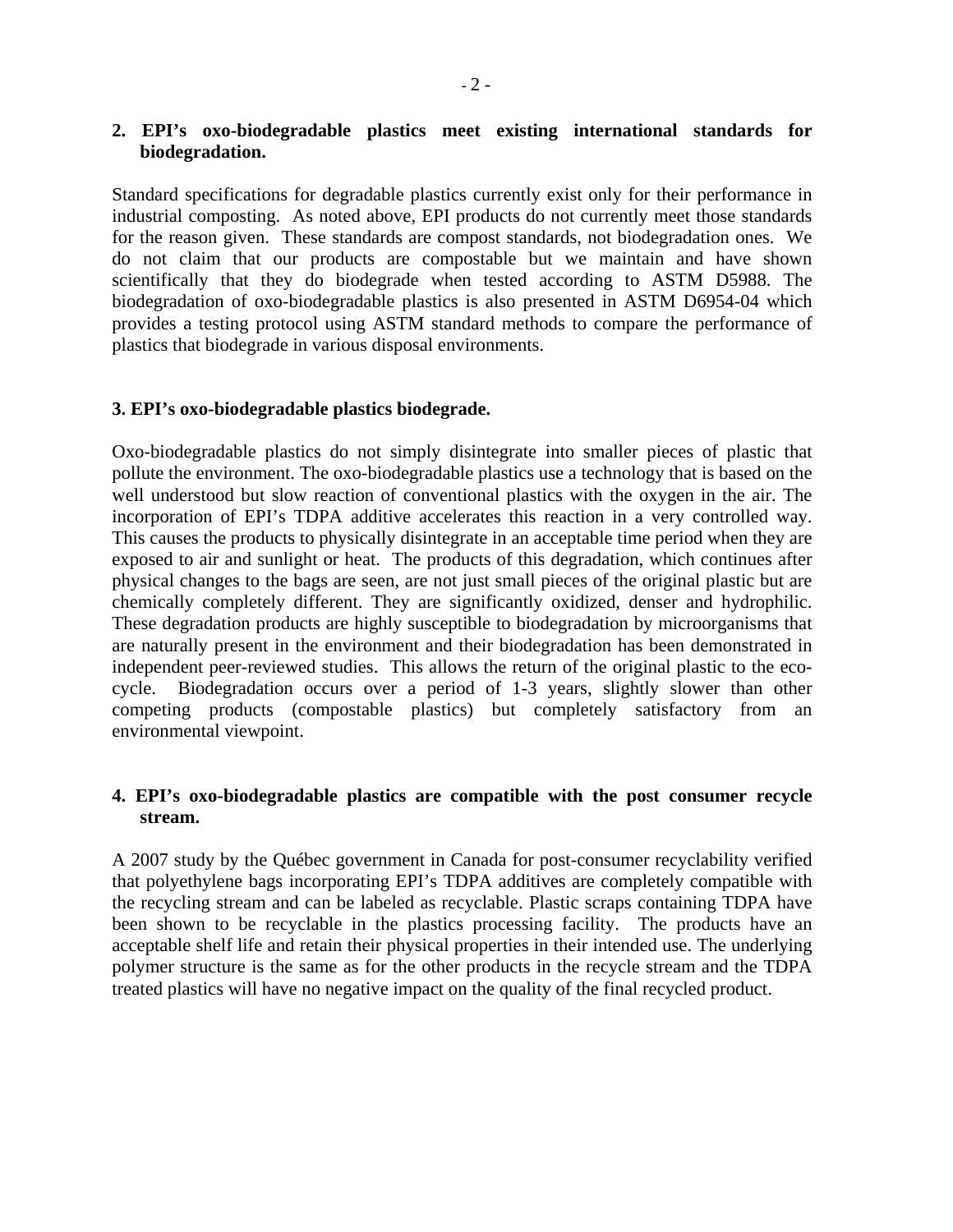# **5. Compounds of transition metals**

The catalysts usually used in oxo-biodegradable plastics are salts of the transition metals such as iron, manganese or cobalt. This means that the metals are present in the form of metal ions. None of these has been shown to be eco-toxic under any of the conditions in which oxo-biodegradable plastics products are used. In fact these metal ions are necessary in human and plant nutrition and they are acquired from food and water in the form of "essential minerals."

It is important to note that TDPA additives and finished products incorporating TDPA have been approved by the European Food Safety Authority (EFSA), the US Food and Drug Administration (FDA) and the Canadian Food Inspection Agency (CFIA) as direct food contact compliant and can be used for direct food contact applications.

## **6. The 60% Standard**

The Bioplastics Council put forth the following suppositions:

- Complete biodegradation levels must be proven; and
- The 60% mineralization threshold in ASTM D6954 is only a point at which at which a test can be considered valid, and therefore is not proof of biodegradation.

The ASTM D6400 composting standard clearly states that 60% conversion of carbon (in the specified time) is an acceptable measure of biodegradability. Therefore 60% is accepted by the Bioplastics Council but apparently not when it applies to oxo-biodegradables.

# **7. Other**

The Bioplastics Council made other careless and unsubstantiated accusations in its most recent position paper. Their arbitrary accusations that degradable plastics (whether oxo or hydro) have encouraged littering, that tiny fragments of what used to be oxo-biodegradable plastic are more harmful than the countless other fragments normally found in the environment and that such fragments are more likely to attract toxins in a marine environment than fragments of seaweed or of ordinary plastic are made without any supporting evidence.

# **Concluding Comments:**

Some of the undisputable benefits of EPI's technology to processors, consumers and the environment are as follows:

• The plastic products incorporating the TDPA additives degrade disintegrate and biodegrade as we claim and as has been demonstrated by a number of scientific studies by some very respected researchers.